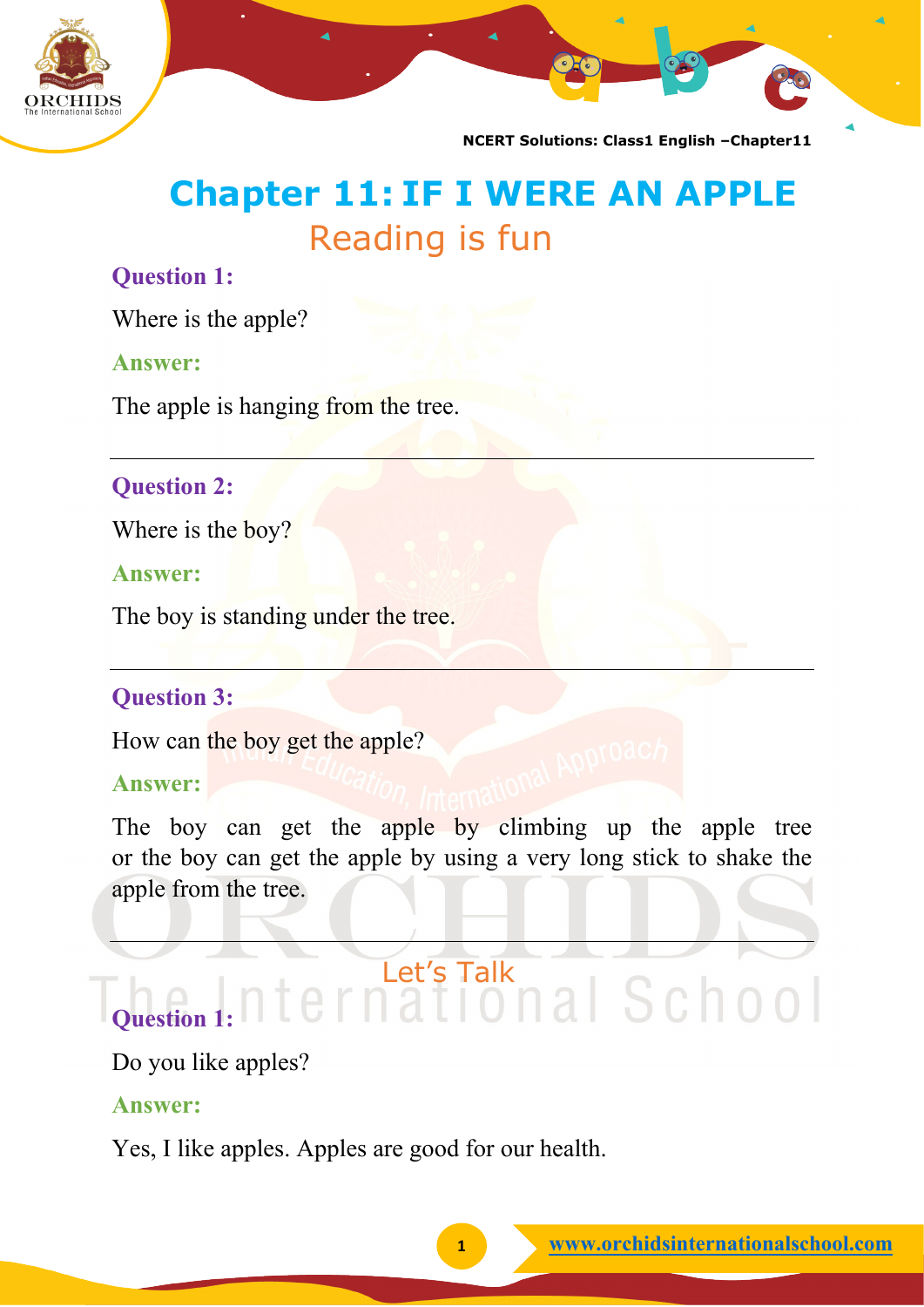

## **Question 2:**

Have you ever climbed a fruit tree?

## **Answer:**

No, I have never climbed a fruit tree, but I want to climb a tree.

# Let's share

## **Question 1:**

Fill in the blanks.

- 1. If I were a bird, I would  $(fly, cry)$
- 2. If I were a bee, I would  $\qquad \qquad$  (buzz, chirp)

## **Answer:**

- 1. If I were a bird, I would  $fly. (fly, cry)$
- 2. If I were a bee, I would buzz. (buzz, chirp)

# Let's read and write

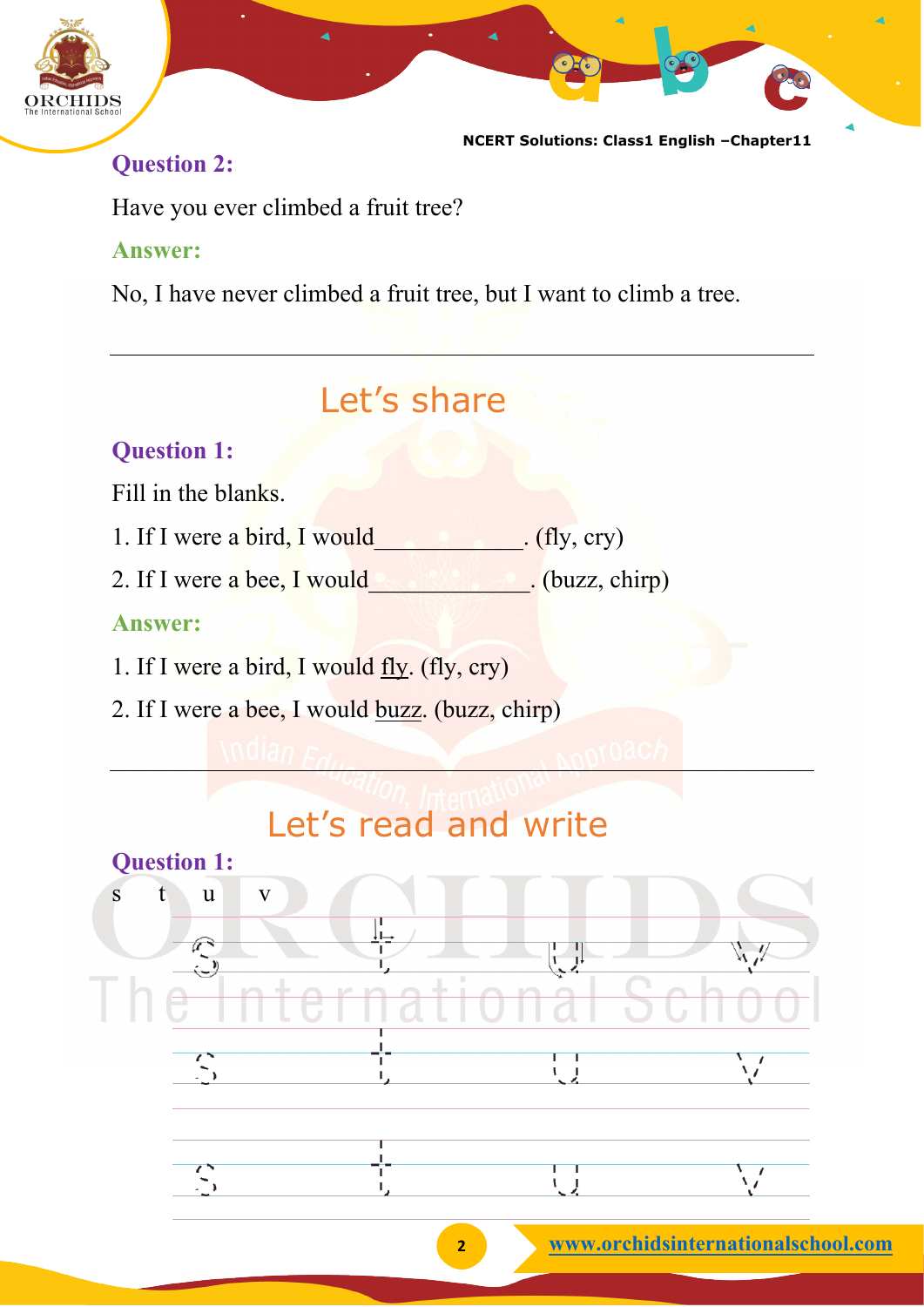

**Answer:**



# **SAY ALOUD**

| <b>Question 1:</b>                       |       | $\sqrt{206}$ |      |
|------------------------------------------|-------|--------------|------|
| apple                                    | drew  | dew          | ball |
| people                                   | grew  | few          | call |
| ripple                                   | threw | mew          | fall |
| (Note: Activity to be done by yourself.) |       |              |      |

The International School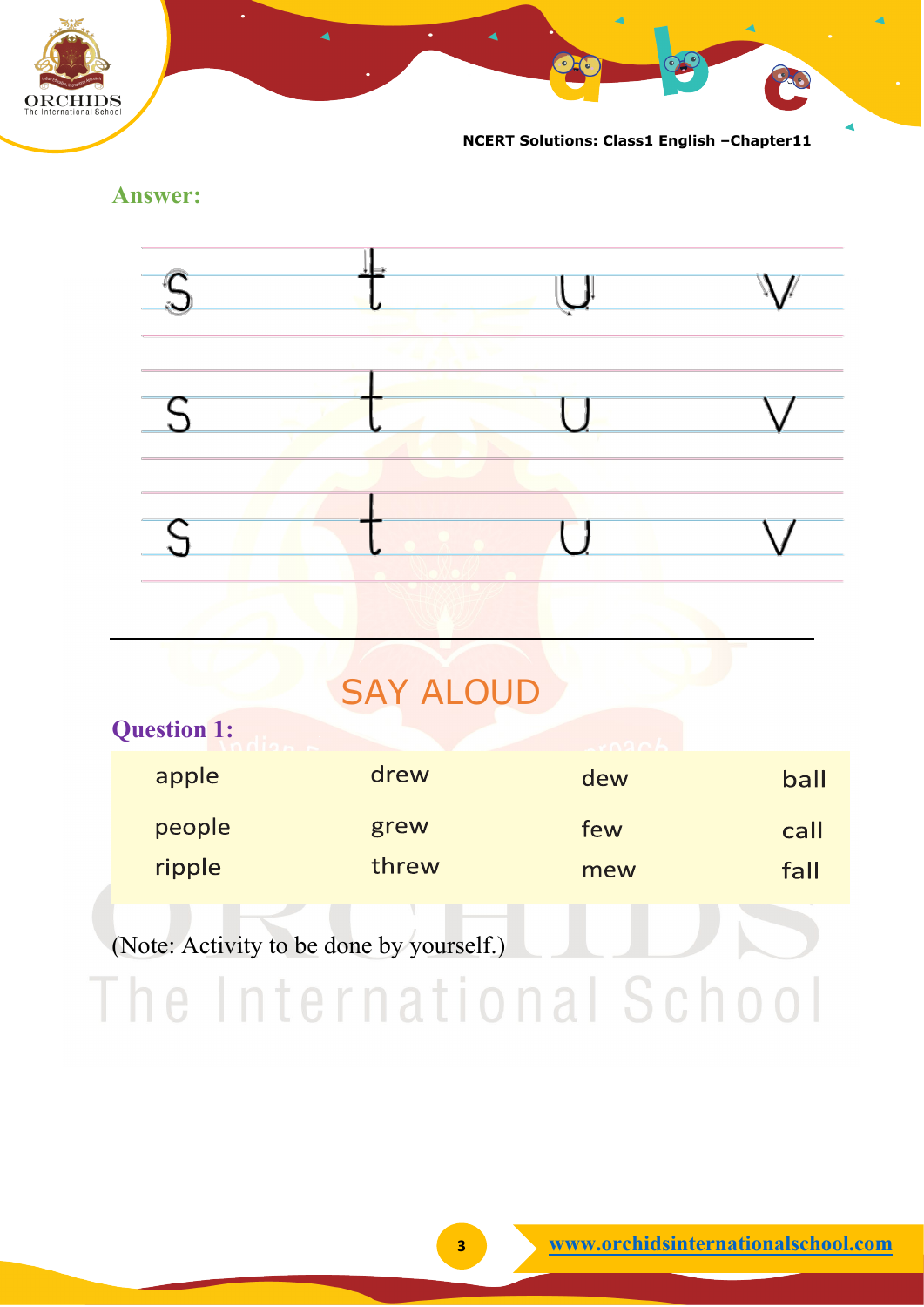

# WORD FUN

## **Question 1:**

Fill in the letters to complete the crossword puzzle. Use the pictures as clues to find the fruit.



**Answer:**